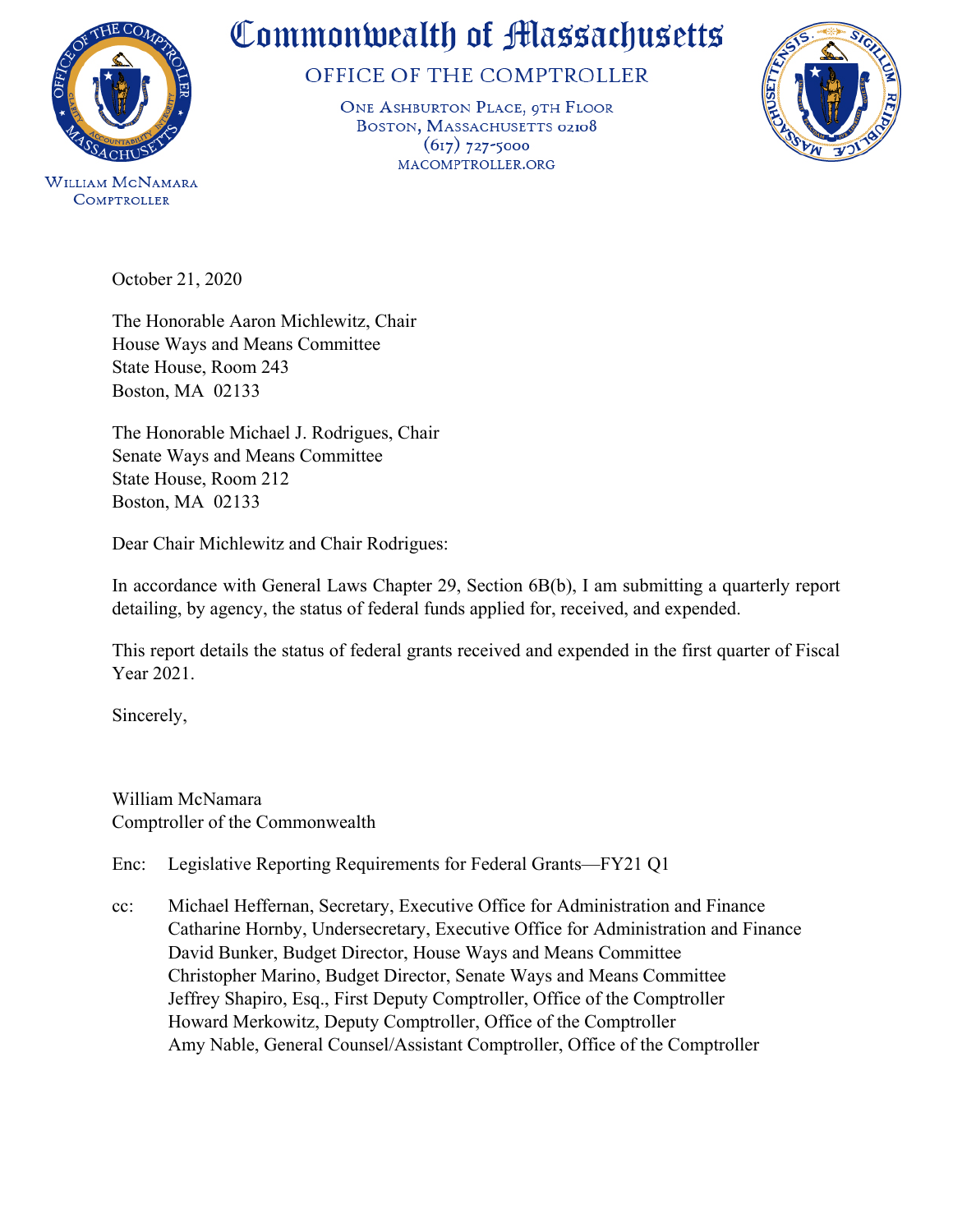| <b>Status of Federal Grants Applied for FY2021, Quarter 1</b> |                                                                                               |                                                                                                                |                                                                                                                    |              |                         |                                 |               |                          |                 |
|---------------------------------------------------------------|-----------------------------------------------------------------------------------------------|----------------------------------------------------------------------------------------------------------------|--------------------------------------------------------------------------------------------------------------------|--------------|-------------------------|---------------------------------|---------------|--------------------------|-----------------|
|                                                               | <b>Funding Opportunity</b><br>Dept.   Number/Announcement Document<br><b>Reference Number</b> | <b>Grant Name</b>                                                                                              | <b>Federal Cognizant Agency</b>                                                                                    | <b>CFDA#</b> | <b>Application Date</b> | <b>Expected Award</b><br>Amount | <b>Status</b> | <b>FAIN/Award Number</b> | <b>Comments</b> |
| <b>POL</b>                                                    | COPS-AHTF-APPLICATION-2020                                                                    | 2020 Anti-Heroin Task Force Program                                                                            | U.S. Department of Justice                                                                                         | 16.710       | $2/12/2020$ \$          | 3,988,775.00 Pending            |               |                          |                 |
| <b>POL</b>                                                    | COPS-CAMP-APPLICATION-2020                                                                    | 2020 Anti-Methamphetamine Task Force Program                                                                   | U.S. Department of Justice                                                                                         | 16.710       | $4/14/2020$ \$          | 1,000,000.00 Pending            |               |                          |                 |
|                                                               | DCR 20-DG-11094200-205                                                                        | 2020 Forest Ecosystem Monitoring Cooperative                                                                   | U.S. Department of Agriculture- Forrest Service<br>U.S. Department of Transportation, Federal Motor Carrier Safety | 10.680       | $6/29/2020$ \$          | 90,000.00 Pending               |               |                          |                 |
|                                                               | DOT FM-MHP-20-2002                                                                            | High Priority Program - Innovative Technology Deployment                                                       | Administration                                                                                                     | 20.237       | $2/24/2020$ \$          | 1,105,390.00 Pending            |               |                          |                 |
|                                                               | DOT DOT-OSTP-SDI-2019-002                                                                     | State and Local Government Data Analysis Tools for Roadway Safety                                              | U.S. Department of Transportation                                                                                  | 20.935       | 1/20/2020 \$            | 429,100.00 Pending              |               |                          |                 |
|                                                               | DOE ED-Grants 050120-002                                                                      | Massachusetts Implementation of Innovative Science Assessment                                                  | Department of Education                                                                                            | 84.368       | $8/21/2020$ \$          | 2,891,504.00 Pending            |               |                          |                 |
| DOE N/A                                                       |                                                                                               | Education Research, Development and Dissemination – Shaping<br>Teacher Quality and Student of Color Experience | Department of Education                                                                                            | 84.305       | 8/21/2020 \$            | 999,198.00 Pending              |               |                          |                 |
|                                                               | DCR F20AS00184                                                                                | 2021 White Nose Syndrome Grant                                                                                 | U.S. Fish & Wildlife service                                                                                       | 15.684       | 8/24/2020 \$            | 11,241.72 Pending               |               |                          |                 |
|                                                               | CPC BJA-FY20-17139                                                                            | <b>BJA Wrongful Conviction Review</b>                                                                          | <b>Bureau of Justice Assistance</b>                                                                                | 16.746       | $4/13/2020$ \$          | 349,351.00 Pending              |               |                          |                 |

Direct grants application content questions to Agency CFOs.

Direct revenue collection inquiries to CTRFedGrant@massmail.state.ma.us

| SIGKEEN<br>450<br>17825<br>ASS |
|--------------------------------|
| William McNamara               |
| Comptroller                    |

## Commonwealth of Massachusetts

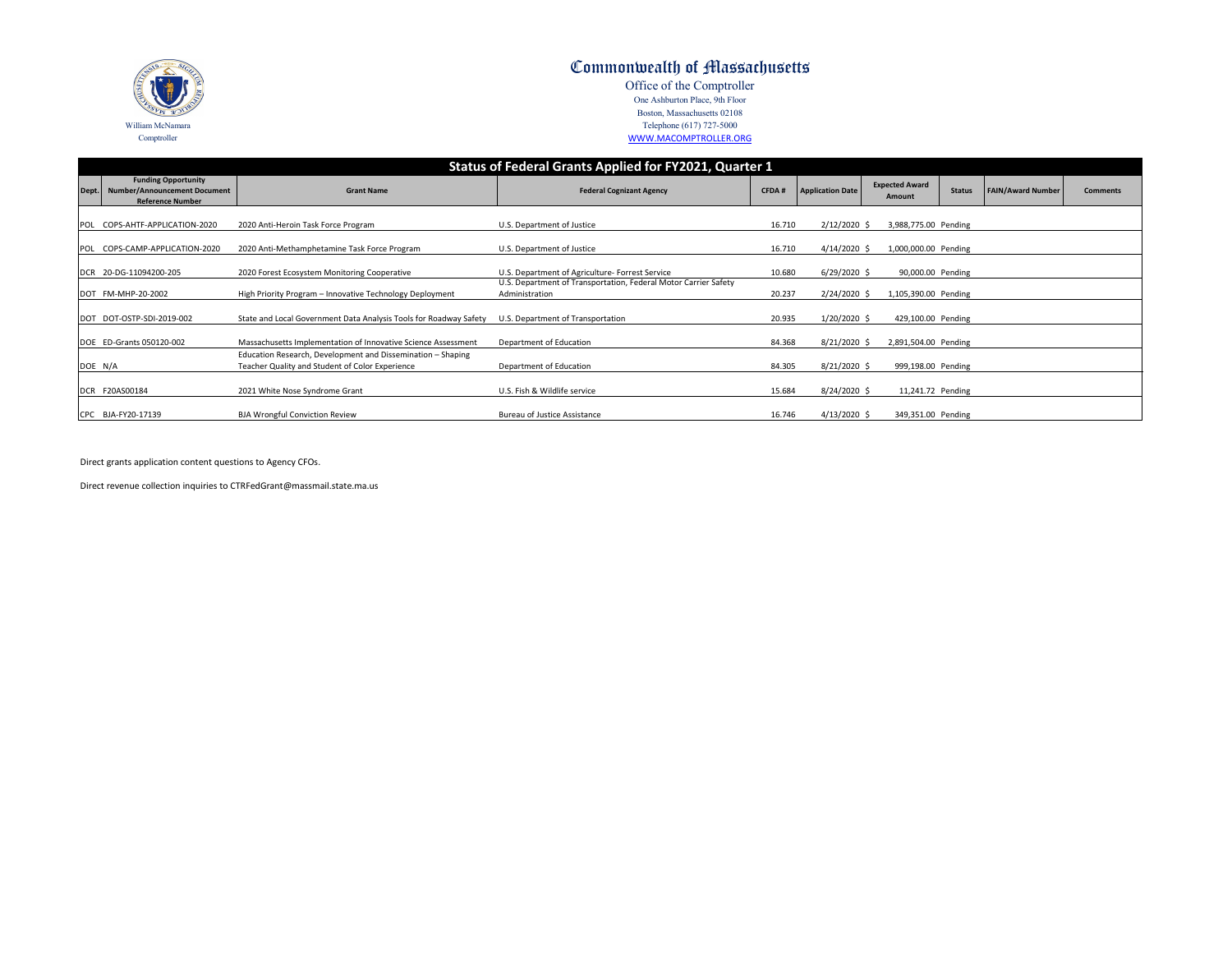

## Commonwealth of Massachusetts

One Ashburton Place, 9th Floor Office of the Comptroller Comptroller [WWW.MACOMPTRO](http://www.macomptroller.org/)LLER.ORG Telephone (617) 727-5000 Boston, Massachusetts 02108

| Status of New Federal Grants Received & Expended for FY2021, Quarter 1 |             |                                                              |                       |                        |                          |  |  |
|------------------------------------------------------------------------|-------------|--------------------------------------------------------------|-----------------------|------------------------|--------------------------|--|--|
| <b>Department</b>                                                      | <b>CFDA</b> | <b>Federal Grant Name</b>                                    | <b>Amount Awarded</b> | <b>Amount Expended</b> | <b>Amount Reimbursed</b> |  |  |
| <b>DPH</b>                                                             | 93.136      | INJURY PREVENTION, CONTROL RESEARCH, STATE & COMMUNITY PROG  | \$<br>72,988.00       | Ŝ.                     | \$                       |  |  |
| <b>DPH</b>                                                             | 93.387      | NATIONAL AND STATE TOBACCO CONTROL PROGRAM                   | \$<br>1,585,545.00    | Ŝ.<br>248,544.54       | Ś.<br>168,095.83         |  |  |
| <b>EDU</b>                                                             | 84.425      | <b>GOVERNORS EMERGENCY EDUCATION RELIEF FUND</b>             | \$<br>50,843,703.00   |                        | Ś                        |  |  |
| <b>DOE</b>                                                             | 93.981      | FY 2021 WELLNESS INITIATIVE FOR STUDENT SUCCESS              | \$<br>333,333.00      | Ŝ.                     | \$                       |  |  |
| <b>DPH</b>                                                             | 93.77       | COVD CARES ACT AWARD                                         | \$<br>414,124.00      | Ŝ.                     | Ś<br>$\sim$              |  |  |
| <b>TRC</b>                                                             | 93.243      | <b>MISSION- SPRINGFIELD</b>                                  | 400,000.00            | Ś.                     | Ś                        |  |  |
| <b>ELD</b>                                                             | 17.235      | <b>OWES COVID JOB TRAINING</b>                               | \$<br>889,286.00      | Ŝ.                     | Ś                        |  |  |
| <b>DPH</b>                                                             | 93.940      | HIV PREVENTION ACTIVITIES HEALTH DEPARTMENT BASED            | \$<br>2,087,400.00    | Ŝ.<br>21,944.93        | \$<br>1,777.32           |  |  |
| ORI                                                                    | 93.566      | COVID19 RSS SUPPLEMENTAL GRANT                               | \$<br>233,380.00      | Ŝ.                     | Ś                        |  |  |
| <b>DMH</b>                                                             | 93.665      | COVID-19 EMERGENCY RESPONSE FOR SUICIDE PREVENTION           | \$<br>799,999.00      | Ś.                     | \$                       |  |  |
| <b>DMH</b>                                                             | 93.982      | REGULAR SERVICE PROGRAM                                      | \$<br>2,932,631.00    | \$                     | \$                       |  |  |
| MIL                                                                    | 12.400      | <b>GIBBONS GATE</b>                                          | \$<br>200,000.00      | - Ś<br>$\sim$          | \$                       |  |  |
| POL                                                                    | 16.710      | FFY20 ANTI HEROIN TASK FORCE                                 | \$<br>3,988,775.00    | Ŝ.                     | \$                       |  |  |
| <b>POL</b>                                                             | 16.710      | FFY20 ANTI METH PROGRAM                                      | \$<br>1,000,000.00    | Ŝ.                     | \$                       |  |  |
| <b>DPH</b>                                                             | 93.240      | LOCALIZED EFFORTS TO REDUCE ENVIRONMENTAL EXPOSURE PROGRAM   | \$<br>102,705.00      | S.                     | \$                       |  |  |
| MIL                                                                    | 12.400      | <b>BARNES GATE</b>                                           | \$<br>358,000.00      | Ŝ.                     | Ś                        |  |  |
| <b>DPH</b>                                                             | 93.251      | UNIVERSAL NEWBORN HEARING SCREENING                          | 10,000.00             | Š.                     | Ś                        |  |  |
| MIL                                                                    | 12.400      | OTIS BLDG 753                                                | \$<br>200,000.00      | \$                     | Ś                        |  |  |
| <b>ENV</b>                                                             | 97.056      | PORT SECURITY GRANT PROGRAM                                  | \$<br>161,438.00      | Ŝ.                     | \$                       |  |  |
| ORI                                                                    | 93.566      | <b>REFUGEE HEALTH PROMOTION</b>                              | \$<br>11,250.00       | \$                     | \$                       |  |  |
| <b>DFS</b>                                                             | 97.044      | <b>FY2019 ASSISTANCE TO FIREFIGHTERS GRANT</b>               | \$<br>400,000.00      | Ŝ.                     | \$                       |  |  |
| <b>EOL</b>                                                             | 97.050      | UNEMPLOYMENT INSURANCE- COVID LOST WAGE ADMIN                | \$<br>1,163,172.00    | \$                     | \$                       |  |  |
| <b>DPH</b>                                                             | 93.136      | PREVENTING ADVERSE CHILDHOOD EXPERIENCES DATA TO ACTION PROG | \$<br>500,000.00      | Ŝ.<br>$\sim$           | Ś                        |  |  |
| <b>DOT</b>                                                             | 20.933      | <b>BUILD GRANT</b>                                           | \$<br>10,800,000.00   | Ŝ.                     | \$                       |  |  |
| <b>IDOT</b>                                                            | 20.935      | <b>MASSDOT IMPACT SAFETLY ANALYSIS MODULE</b>                | Ś<br>429,100.00 \$    |                        | \$                       |  |  |